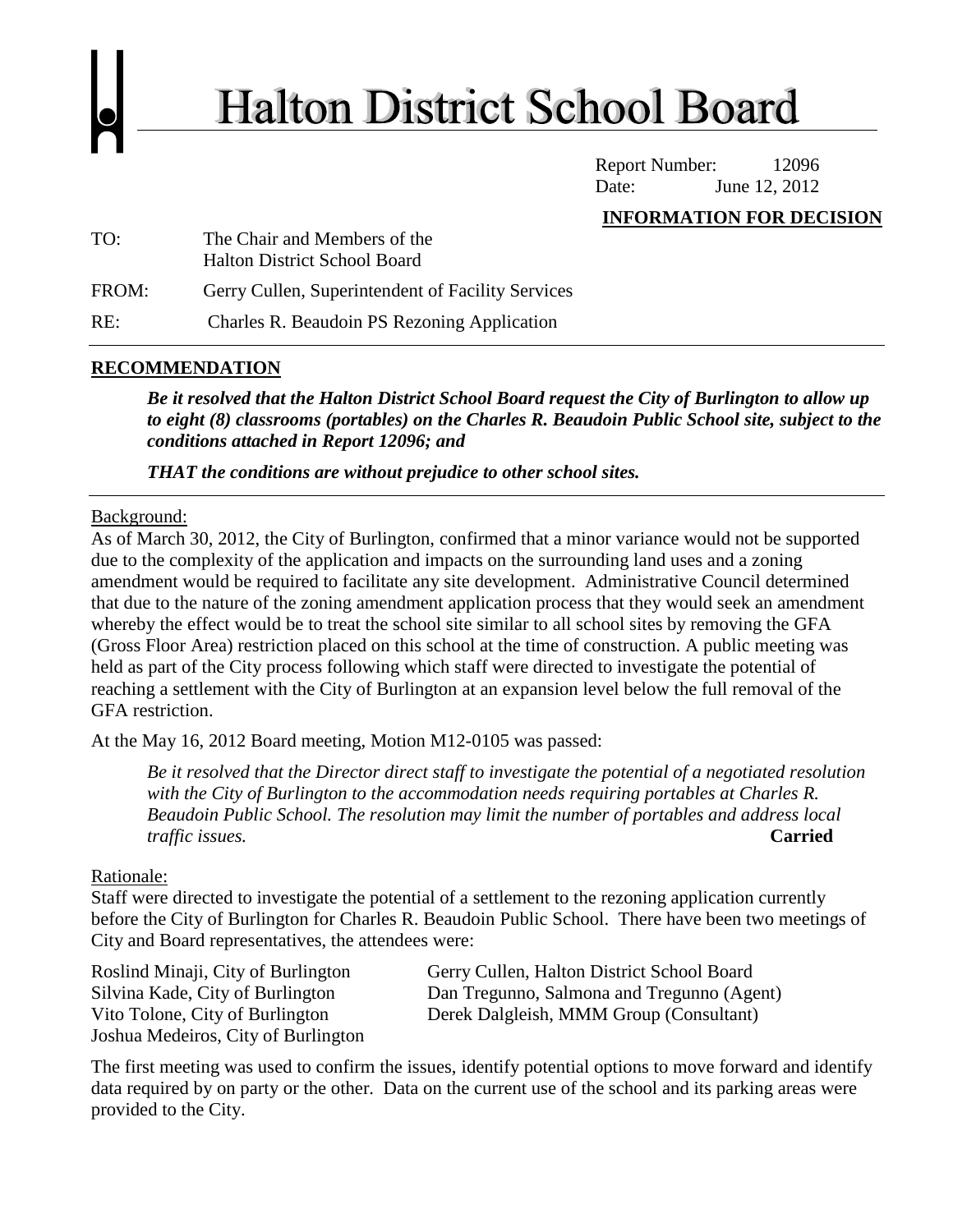For the second meeting City staff was to determine the parking requirements needed to address the traffic situation at Charles R. Beaudoin Public School.

At the second meeting City staff indicated that 0.16 parking spaces per student would be needed to address the traffic situation. This equates to 4 parking spaces per classroom of 25 students. Charles R. Beaudoin Public School has 32 classrooms, therefore would require 128 parking spaces (it currently has 113 parking spaces, including areas to line up and drop off). The current requirement of the City's By-law for a new elementary school is 1.5 parking spaces per classroom for an elementary school and four parking spaces per classroom for a secondary school.

During this meeting several attempts were made to have the City reduce their request from 4 parking spaces per classroom on the basis of improvements that could be made to the flow of traffic i.e. 1) sequencing of school buses to reduce queuing onto the road, 2) removal of all stopping on Clubview Drive in front of the school to enable busses and cars to exist unrestricted and 3) "walk to" or kiss'n'ride programs.

The City remained committed to the need for 4 parking spaces per classroom. Prior to Board staff writing is report we further requested relief from the 4 parking spaces per classroom on the basis of Alexander's PS @ 2.2. parking spaces per classroom and J.W. Boich Public School @ 1.55 parking spaces per classroom. The City staff did respond that they were not prepared to change the request for four parking spaces per classroom

The second meeting concluded with the group generating a list of conditions that the Board would have to agree to prior to City staff authoring a report to Committee supporting the requested rezoning. The approval process (meeting dates etc., were also confirmed).

Summary of Conditions:

- 1. That the Halton District School Board agree to specific traffic controlling methods that will be implemented at CRB
	- sequence the bus traffic
	- walk to school programs such as walk a block, shifting supervision locations, walking school bus
- 2. That the Halton District School Board support "No Stopping" on both sides of Clubview Drive for 2 hours per day (pick up/drop off times). The distance will be established when the City prepares the By-law to change the parking regulations on Clubview Drive.
- 3. That the Halton District School Board agree to construct 16 parking spots to address the existing traffic issues on Clubview Drive created by the current school enrollment.
- 4. That the Halton District School Board agree to construct 4 parking spots for each of the additional portables to be placed for September 2012 (this is expected to 2 or 3 portables)
- 5. That the Halton District School Board agree to add up to 4 parking spots for each additional classroom added after September 2012 to a maximum of \* classrooms including those added in September 2012. Future parking spaces per additional classroom will be calculated between 1.5 and 4 spaces per classroom depending upon the success of traffic control measures outlined in points 1 to 4. (\* maximum number of portables were not agreed to during the staff negotiation process, HDSB staff are recommending a total of 8 (eight) as contained in the recommendation of this report).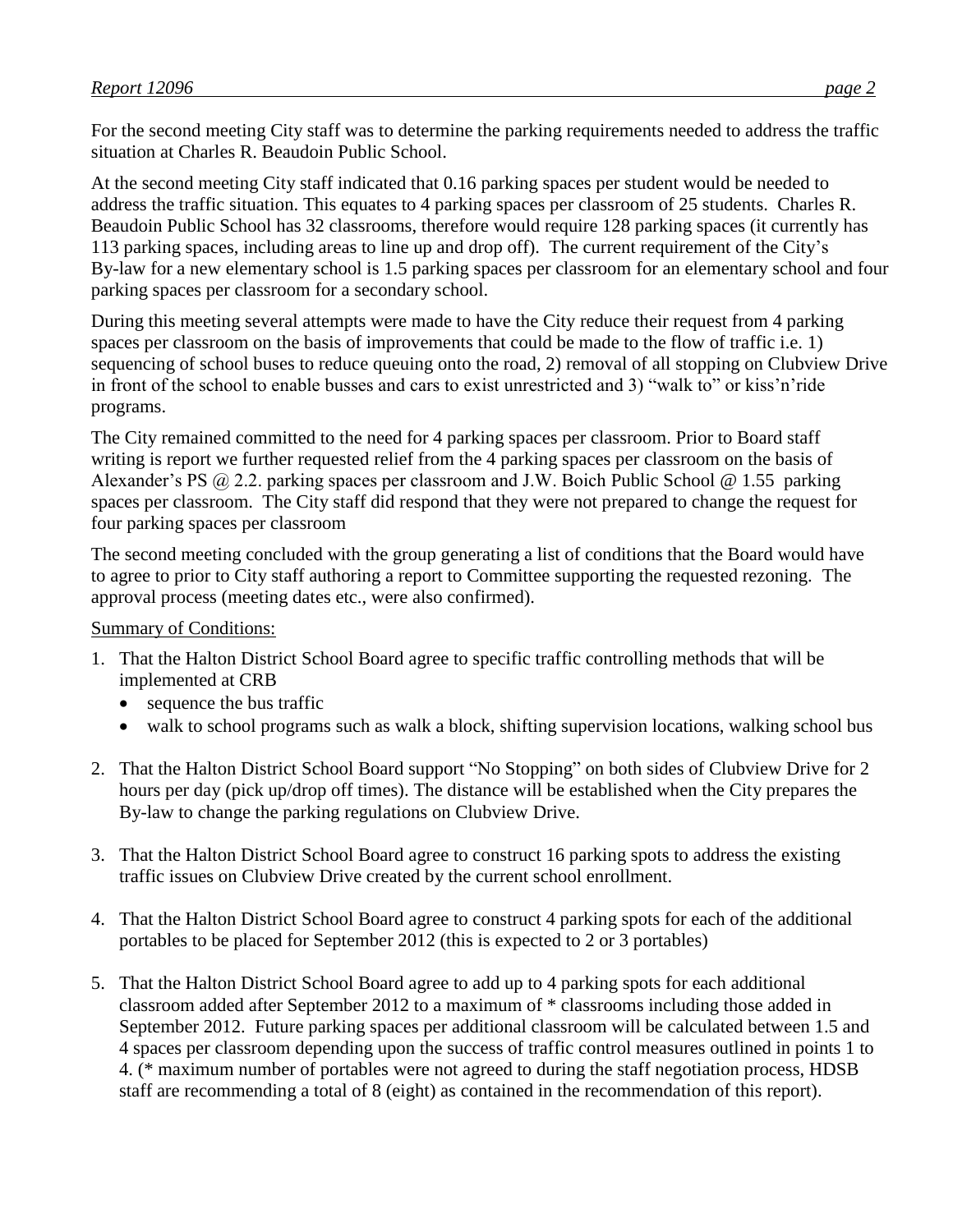Approval Process:

- 1. Upon receipt of assurance that Trustee/Board staff support the above, the City staff are to write a report and circulate ASAP to meet the July 9, 2012 committee date
- 2. Between Committee and Council dates, the Board will enter into a formal agreement with the City of Burlington to complete points 1 to 5 above so that the new Zoning By-law for the property can be enacted at the Council meeting.
- 3. The Council meeting is July 16, 2012.
- 4. There is a 20 day period in which an appeal can be made to the OMB.
- 5. During the 20 day appeal period, the HDSB can submit the required permit applications for building permit and site alteration permit (or SPA) for the placement of the portables and creation of the parking, ahead of the By-law coming into force and effect . City staff will process these and hold them pending the outcome of the rezoning application.
- 6. All agreed that the actual work might not be complete for September i.e. additional parking spaces may not be in place but an agreement to construct would be sufficient for HDSB to occupy the portables. A reasonable timeframe for the completion of the traffic control measures will be incorporated into the legal agreement (e.g,: December 2012).

*Attachments: CRB – North Burlington Schools Comparison Table CRB – Data for Elementary Schools on Local Roads Table CRB – Estimated Cost Calculations Table*

*Drawings: Available at the Board meeting.*

*Respectfully submitted,*

*Gerry Cullen David Euale Superintendent of Facility Services Director of Education* 

*\_\_\_\_\_\_\_\_\_\_\_\_\_\_\_\_\_\_\_\_\_\_\_\_\_\_\_\_\_\_\_\_ \_\_\_\_\_\_\_\_\_\_\_\_\_\_\_\_\_\_\_\_\_\_\_\_\_\_\_\_\_\_\_\_*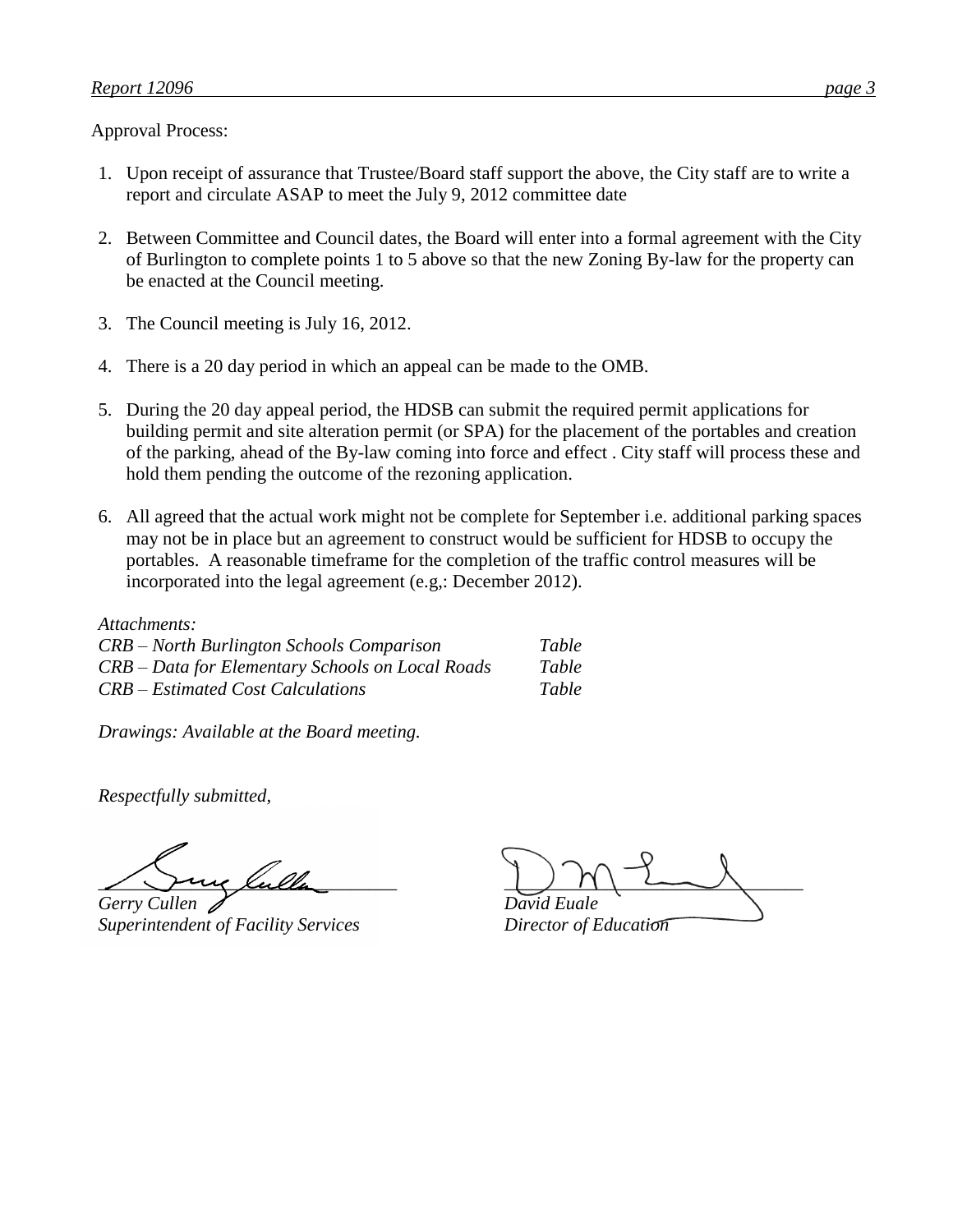### Charles R. Beaudoin PS Estimated Cost Calculations

| 1. Parking Spot Additions |              |                     |               |                        |        |  |  |  |  |
|---------------------------|--------------|---------------------|---------------|------------------------|--------|--|--|--|--|
|                           |              | Cost per sq ft (as) |               |                        |        |  |  |  |  |
|                           | Number of    | per                 |               |                        |        |  |  |  |  |
|                           | <b>Spots</b> | Maintenance,        | Avg. size per | <b>Total Estimated</b> |        |  |  |  |  |
| <b>Timing</b>             | required     | Fac. Serv.)         | spot (sq ft)  | cost                   |        |  |  |  |  |
| <b>Now</b>                | 16           |                     | 200           |                        | 22,884 |  |  |  |  |
| Sept 2012                 | 12           | 7                   | 200           |                        | 17,163 |  |  |  |  |
| Future (up to)            | 36           | 7                   | 200           |                        | 51,489 |  |  |  |  |
|                           |              |                     |               |                        | 91,535 |  |  |  |  |

| 2. Portable Costs                                                  |                                 |        |  |
|--------------------------------------------------------------------|---------------------------------|--------|--|
|                                                                    | <b>Estimate Per</b><br>portable |        |  |
| Install new portable (Lease for year including delivery, takedown, |                                 |        |  |
| architect, site prep etc)                                          | $\zeta$                         | 40,000 |  |
| Install portable existing/ Board owned (move cost)                 | S                               | 70,000 |  |
| Lease cost only (Yearly estimate of rent for 1 portable)           |                                 | 10,420 |  |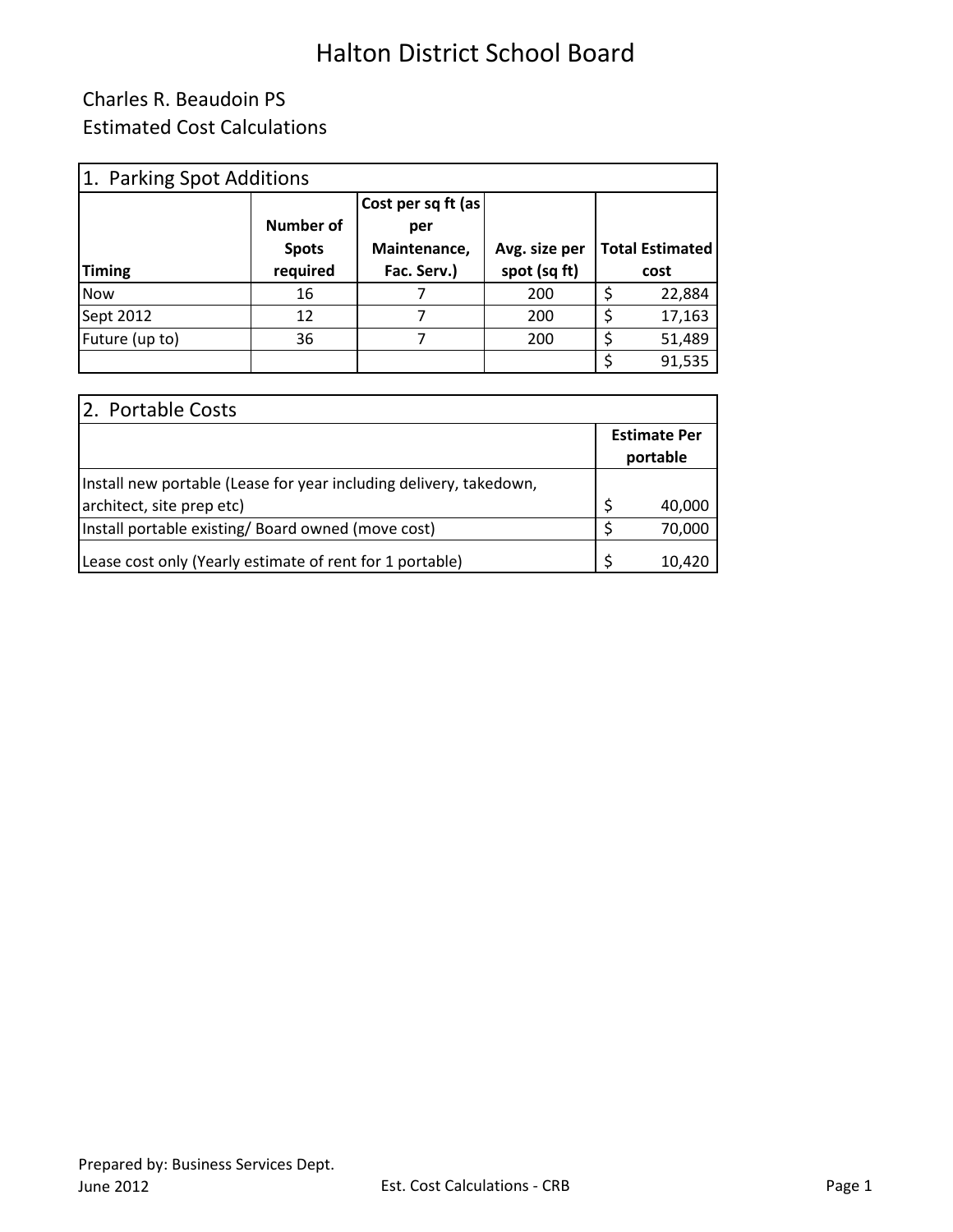|                        |                        |      |                           |                                 |                                   | On The<br>Ground |                  |                  |                | <b>Drop</b> |             | <b>Number</b>           |                 | <b>Specialized</b><br>Rooms (Music,     | <b>Maximum</b>                |
|------------------------|------------------------|------|---------------------------|---------------------------------|-----------------------------------|------------------|------------------|------------------|----------------|-------------|-------------|-------------------------|-----------------|-----------------------------------------|-------------------------------|
| <b>School Name</b>     | Grade<br>Configuration | Year | Original<br>Open GFA (m2) | <b>Additions</b><br>(year/size) | <b>Total GFA Capacity</b><br>(m2) | (OTG)            | <b>Site Area</b> | Adjacent<br>park | <b>Parking</b> | <b>Off</b>  | Gvm<br>(m2) | of Gym<br><b>Spaces</b> | Library<br>(m2) | Art, Sci.,                              | Permitted<br><b>Portables</b> |
|                        |                        |      |                           |                                 |                                   |                  | (ha)             |                  |                | Loop        |             |                         |                 | <b>Applications)</b><br>Mu., Art, Sci., |                               |
| C. R. Beaudoin         | JK-8                   | 2004 | 5187                      | 2009/1205                       | 6392                              | 704              | 2.6              | Yes              | $70 + 4$ H.C.  | Yes         | 495.36      | $\overline{2}$          | 163.14          | Appl.                                   | 0                             |
|                        |                        |      |                           |                                 |                                   |                  |                  |                  |                |             |             |                         |                 | Mu., Art, Sci.,                         |                               |
| F. Meares              | JK-8                   | 2002 | 5842                      |                                 | 5842                              | 575              | 2.47             | Yes              | $71 + 2$ H.C.  | Yes         | 476.87      | $\overline{2}$          | 129.23          | Appl.                                   | 6                             |
|                        |                        |      |                           |                                 |                                   |                  |                  |                  |                |             |             |                         |                 | Mu., Art, Sci.,                         |                               |
| <b>Brant Hills</b>     | $JK-8$                 | 1985 | 3911                      |                                 | 3911                              | 408              | 3.15             | Yes              | $181 + 2$ H.C. | No          | 371.61      | $\overline{2}$          | 181.07          | Appl.                                   | 6                             |
|                        |                        |      |                           |                                 |                                   |                  |                  |                  |                |             |             |                         |                 | Mu., Art, Sci.,                         |                               |
| <b>Orchard Park</b>    | $JK-8$                 | 2003 | 5124                      |                                 | 5124                              | 512              | 2.95             | Yes              | $88 + 2$ H.C.  | Yes         | 369.10      | $\overline{2}$          | 137.40          | Appl.                                   | 12                            |
|                        |                        |      |                           |                                 |                                   |                  |                  |                  |                |             |             |                         |                 | Mu., Art, Sci.,                         |                               |
| Alexander's            | $JK-8$                 | 2006 | 5665                      |                                 | 5665                              | 575              | 2.37             | Yes              | $87 + 3$ H.C.  | Yes         | 481.80      | $\overline{2}$          | 177.63          | Appl.                                   | 18                            |
| <b>Rolling Meadows</b> | JK-8                   |      |                           | 1964/1244                       |                                   |                  |                  |                  |                |             |             |                         |                 | Mu., Art, Sci.,                         |                               |
|                        |                        | 1960 | 3142                      | 1973/758                        | 5144                              | 569              | 2.43             | <b>No</b>        | $72 + 2$ H.C.  | No          | 543.85      | $\overline{2}$          | 278.15          | Appl.                                   | 4                             |
|                        |                        |      |                           |                                 |                                   |                  |                  |                  |                |             |             |                         |                 | Mu., Art, Sci.,                         |                               |
| Sir E. MacMillan       | $JK-8$                 | 1977 | 3811                      |                                 | 3811                              | 409              | 1.54             | Yes              | $56 + 2$ H.C.  | No          | 292.64      | 1                       | 218.32          | Appl.                                   | 6                             |
|                        |                        |      |                           |                                 |                                   |                  |                  |                  |                |             |             |                         |                 | Mu., Art, Sci.,                         |                               |
| J.W. Boich             | JK-8                   | 2011 | 6233                      |                                 | 6233                              | 681              | 3.57             | <b>No</b>        | $66 + 2$ H.C.  | Yes         | 414.07      | $\overline{2}$          | 168.43          | Appl.                                   | 12                            |
|                        |                        |      |                           |                                 |                                   |                  |                  |                  |                |             |             |                         |                 | Mu., Art, Sci.,                         |                               |
| C.H. Norton            | JK-8                   | 1990 | 5529                      |                                 | 5529                              | 553              | 1.99             | Yes              | $67 + 2$ H.C.  | No          | 371.24      | $\overline{2}$          | 217.11          | Appl.                                   | 8                             |
|                        |                        |      |                           | 1956/348                        |                                   |                  |                  |                  |                |             |             |                         |                 |                                         |                               |
|                        |                        |      |                           | 1964/1277                       |                                   |                  |                  |                  |                |             |             |                         |                 |                                         |                               |
| Clarksdale             | JK-6                   |      |                           | 1966/730                        |                                   |                  |                  |                  |                |             |             |                         |                 |                                         |                               |
|                        |                        |      |                           | 1989/18                         |                                   |                  |                  |                  |                |             |             |                         |                 |                                         |                               |
|                        |                        | 1955 | 1497                      | 1992/892                        | 4798                              | 549              | 2.43             | Yes              | $67 + 3$ H.C.  | No          | 344.67      | $\overline{2}$          | 214.05          |                                         | $\overline{7}$                |
| <b>B.T. Lindley</b>    | JK-6                   | 1981 | 3164                      |                                 | 3164                              | 348              | 1.62             | Yes              | $65 + 2$ H.C.  | <b>No</b>   | 297.29      | $\mathbf{1}$            | 195.65          | Mu.                                     | 10                            |
| Dr. C. Best            | JK-6                   | 1972 | 2693                      |                                 | 2693                              | 314              | 1.74             | Yes              | $31 + 2$ H.C.  | No          | 296.55      | $\mathbf{1}$            | 187.76          | Mu.                                     | 11                            |